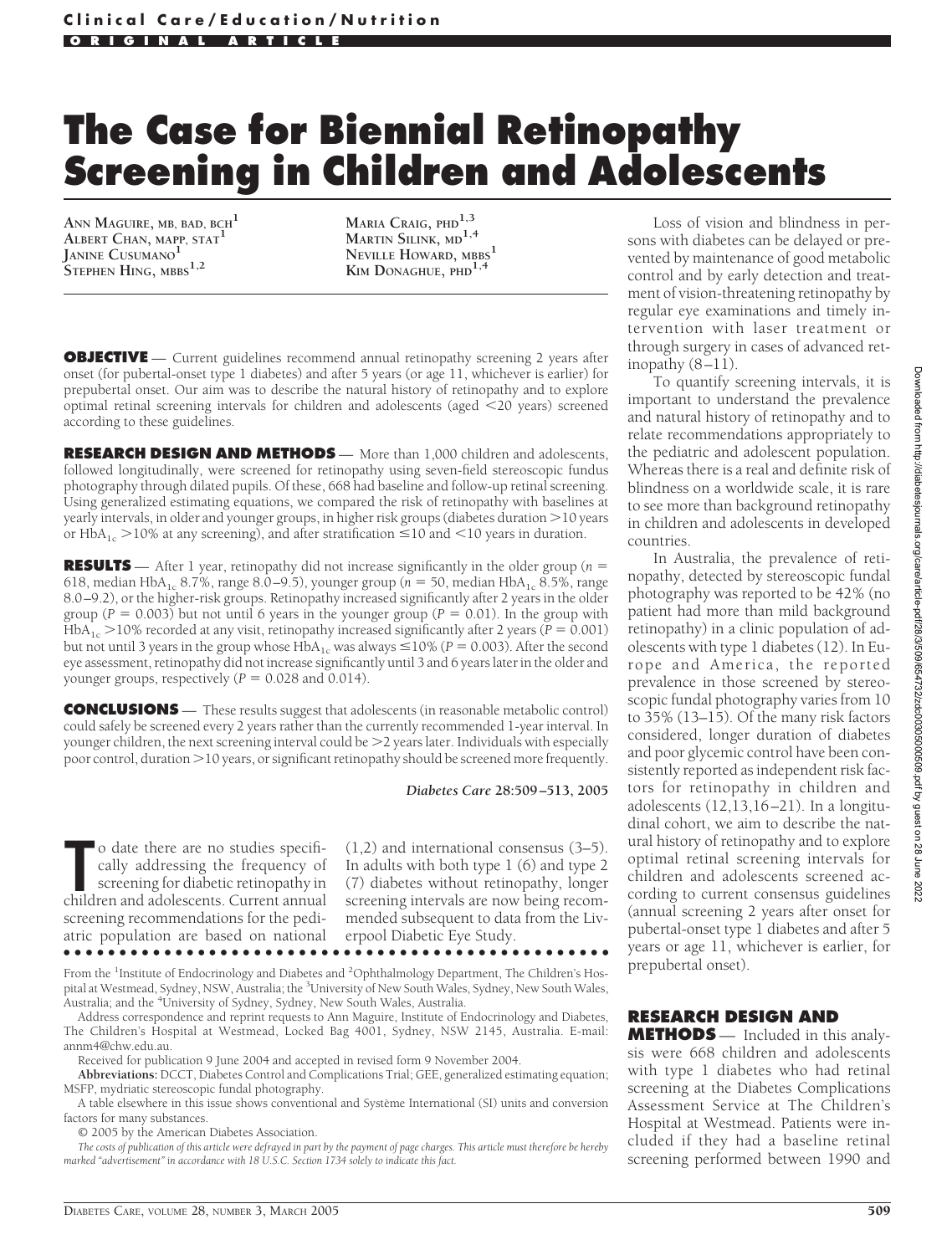| Age < 11 years |    |            |                | Age $\geq$ 11 years |                |     |            |               |          |
|----------------|----|------------|----------------|---------------------|----------------|-----|------------|---------------|----------|
| Interval       | n  | Odds ratio | 95% CI         |                     | Interval       | n   | Odds ratio | 95% CI        | P        |
| $0 - 2$ years  | 35 | 1.03:1     | $0.28 - 3.77$  | 0.975               | 0–1 years      | 92  | 1.12:1     | $0.71 - 1.77$ | 0.622    |
| 2–4 years      | 41 | 0.85:1     | $0.21 - 3.37$  | 0.811               | $1-2$ years    | 450 | 1.39:1     | $1.15 - 1.72$ | $0.003*$ |
| 4–5 years      | 24 | 2.37:1     | $0.67 - 8.31$  | 0.177               | 2–4 years      | 431 | 1.81:1     | $1.44 - 2.26$ | < 0.0005 |
| 5–6 years      | 28 | 4.23:1     | $1.42 - 12.63$ | 0.010               | 4–6 years      | 167 | 2.24:1     | $1.62 - 3.10$ | < 0.0005 |
| $\geq 6$ years | 16 | 2.72:1     | $0.59 - 12.4$  | 0.196               | $\geq$ 6 years | 44  | 3.81:1     | $2.28 - 6.35$ | < 0.0005 |

**Table 1—***Comparison of retinopathy progression in the older and younger age-groups*

2002 and at least one follow-up retinal assessment before 20 years of age.

Retinopathy was assessed using stereoscopic fundal photography of seven fields. The stereophotographs were taken with a Topcon Fundus Camera (TRC 50- VT; Tokyo Optical, Tokyo, Japan) after dilatation of the pupils with 1% cyclopentolate and 2.5% phenylephrine. Nonsimultaneous photographic pairs were taken of seven standardized fields in each eye and then viewed with a Donaldson Stereoviewer providing a threedimensional representation of the fundus and enabling microaneurysms to be more easily distinguished from hemorrhages and artifacts.

Baseline and follow-up photographs from the entire set of 668 patients were graded by an ophthalmologist. A second grader also independently assessed 547 retinal photographs from 208 patients (31% of patients). Results were compared, and when retinopathy levels differed, both graders reviewed the photographs to reach consensus. When necessary, a grading supervisor was used to adjudicate. Agreement between the two graders was assessed by calculating a weighted  $\kappa$  score using quadratic weights. The  $\kappa$  value was 0.8, which indicates good agreement between graders.

The Early Treatment Diabetic Retinopathy Study adaptation of the modified Airlie House classification of diabetic retinopathy was used (22,23). Retinopathy levels for each eye were classified as follows: level 10, no retinopathy; level 21, at least one microaneurysm or hemorrhage; level 31, microaneurysm plus one or more hemorrhage, exudate, venous bead, or loop; and level 41, moderately severe nonproliferative retinopathy. The level of retinopathy of the most severely affected eye was used for this analysis.

The ophthalmological assessment also included measurement of visual acuity, slit lamp examination of the anterior

segment, and direct ophthalmoscopy. The following clinical and laboratory parameters were recorded at the time of each eye examination: height, weight, pubertal staging, blood pressure, and  $HbA_{1c}$ .

## Statistical methods

The statistical software SPIDA (Statistical Computing Laboratory, Sydney, Australia) was used for data analysis. Retinopathy progression (increase in the retinopathy level or a new occurrence of retinopathy) and regression (reduction in the retinopathy grading either to normal or a less severe grade) were assessed 1–2 years after the initial assessment (baseline). To include all assessments in longitudinal data analysis, generalized estimating equations (GEEs) were used to compare risk of retinopathy at yearly intervals to that at baseline, adjusting for effect of  $HbA_{1c}$ . Analyses were stratified by groups: *1*) the whole study group; *2*) older and younger subgroups; and *3*) higher-risk groups. The higher-risk groups were those with diabetes duration  $>$ 10 years or  $HbA_{1c}$ -10% at any screening visit. Statistical significance was taken as  $P < 0.05$ .

**RESULTS** — The patients were divided into two age-groups at baseline: 11 years at first retinopathy screening  $(n = 50, \text{median HbA}_{1c} 8.5\%, \text{range } 8.0-$ 9.2%) and  $\geq$ 11 years at first retinopathy screening ( $n = 618$ , median HbA<sub>1c</sub> 8.7%, range 8.0–9.5%). The prevalence of retinopathy at baseline screening was 16%  $(\leq 11$ -year-old group) and 22%  $(\geq 11$ year-old group). Overall, 136 of 668 patients had retinopathy at baseline screening (101 had level 21, 32 had level 31, and 3 had level 41). One to 2 years later, in the  $\leq$ 11-year-old group, retinopathy regressed in 80% but progressed in none. In the  $\geq$ 11-year-old group retinopathy regressed in 36% and progressed in 13%. None of the 668 patients had proliferative retinopathy, and none required

laser therapy or surgery. All three patients with level 41 detected at baseline screening had regression of retinopathy by the next retinal screening. Using GEEs, at 1-year follow-up, there was no significant increase in retinopathy in the older or younger group. Retinopathy increased significantly after 2 years from the first eye assessment in the older group ( $P = 0.003$ ) but not until 6 years in the younger group  $(P = 0.01)$  (Table 1). This effect was independent of  $HbA_{1c}$ . After the second eye assessment, retinopathy did not increase significantly until 3 years later in the older group ( $P = 0.028$ ) and until 6 years later in the younger group ( $P = 0.014$ ). This unexpected result may be explained by the decreasing sample size as we move further away from the baseline retinopathy screening event.

In the higher-risk groups  $(>$ 10 years of diabetes duration or  $HbA_{1c} > 10\%$  at any screening), at 1-year follow-up there was no significant increase in retinopathy. In the group with  $HbA_{1c} > 10\%$  (documented at any screening), retinopathy increased significantly after 2 years (*P* 0.001) but not until 3 years in the group whose HbA<sub>1c</sub> was always  $\leq$ 10% (*P* = 0.003). Although patients with diabetes duration of  $>$ 10 years were less likely to have an improvement in the level of retinopathy after 1 year (Table 2), there was still no significant increase in retinopathy at 1-year follow-up. The progression and regression patterns of retinopathy from first to last screening are demonstrated in Fig. 1. The median duration between the first and the last assessment was 3.1 years (interquartile range 2.0–4.4, range  $0.5 - 8.6$ .

**CONCLUSIONS** — The current recommendations for retinopathy screening in children and adolescents are based on consensus viewpoint. The majority of professional bodies have adopted similar viewpoints and recommend annual reti-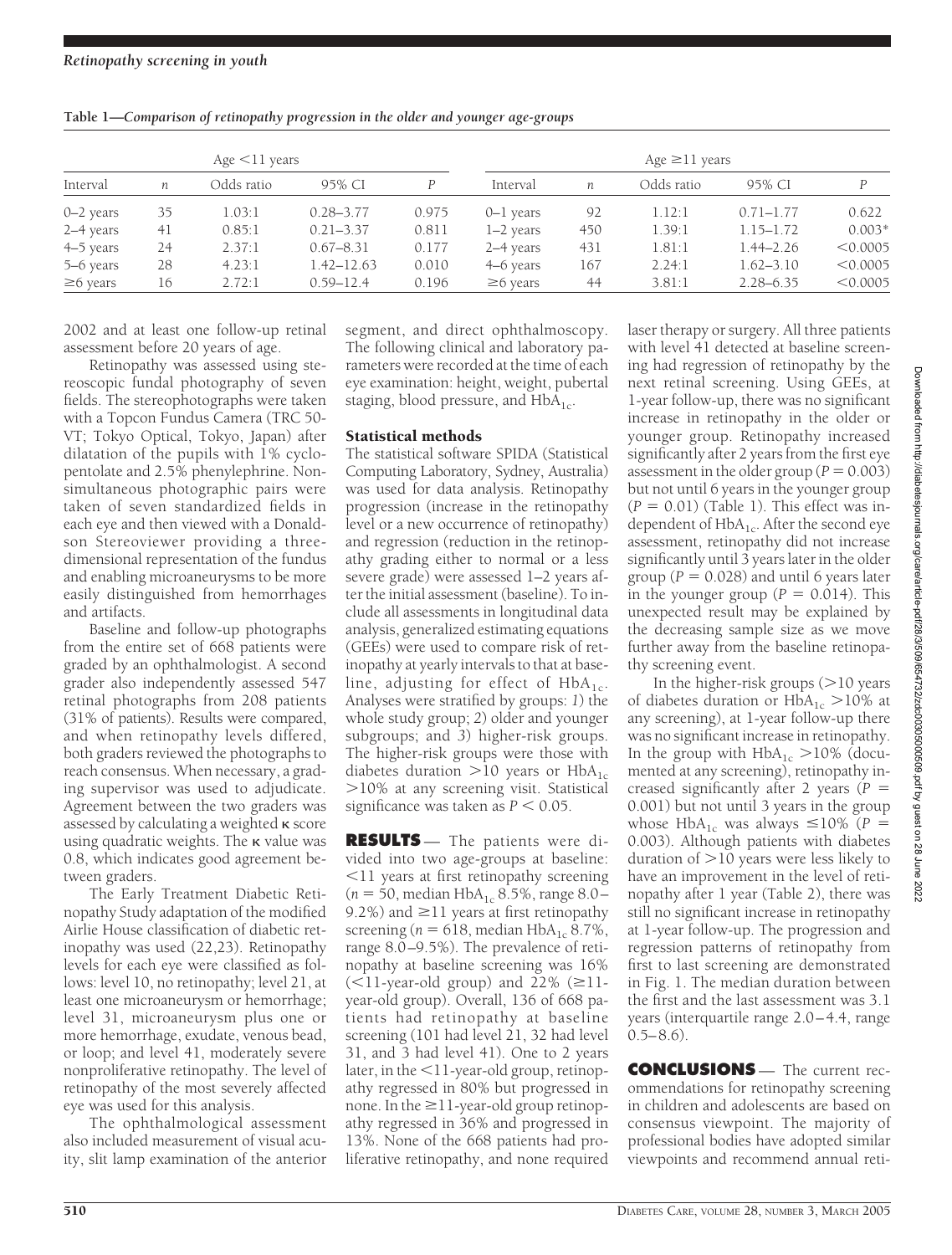| Table 2-Effect of diabetes duration on retinopathy progression |  |  |
|----------------------------------------------------------------|--|--|
|                                                                |  |  |

|                   |   | Retinopathy at baseline                                                                       | Progression of retinopathy $1-2$ years later $(\%)$ |                                                           |  |  |  |
|-------------------|---|-----------------------------------------------------------------------------------------------|-----------------------------------------------------|-----------------------------------------------------------|--|--|--|
| Diabetes duration | % | Level.                                                                                        |                                                     | Regress to normal Regress to lower grade Persist Progress |  |  |  |
|                   |   | $\langle 10 \text{ years } (n = 429)$ 14 (60 of 429) 21: $n = 49$ ; 31: $n = 9$ ; 41: $n = 2$ | 46.                                                 |                                                           |  |  |  |
|                   |   | $>$ 10 years (n = 139) 34 (47 of 139) 21: n = 27; 31: n = 19; 41: n = 1                       | つろ                                                  |                                                           |  |  |  |

nopathy screening beginning 2 years after onset (for pubertal-onset type 1 diabetes) and after 5 years (or age 11, whichever is earlier) for prepubertal onset (1–3). The Canadian guidelines recommend annual screening in those >15 years of age or after 5 years of diabetes (4). The American Academy of Pediatrics recommends annual screening beginning 3–5 years after diagnosis if  $>$  9 years of age (5). Although the American Diabetes Association recommends annual retinopathy screening for adults with type 1 diabetes (24), some professional bodies recommend biennial screening in adulthood (25,26). In the U.K., longer screening intervals are now being recommended for adults with both type 1 and type 2 diabetes who do not have retinopathy at baseline screening  $(6,7)$ .

We were surprised to see that the prevalence of retinopathy had decreased in our clinic population. In 1994 we reported an overall prevalence of any retinopathy of 42% in those patients screened between 1989 and 1992 (12). The prevalence in the currently reported group is 16% in the younger group and  $22\%$  in the older group (<11 years old and  $\geq$ 11 years old at baseline screening).

This could be a direct consequence of the implementation of intensive insulin therapy following the Diabetes Control and Complications Trial (DCCT) results in 1993. Although the metabolic benefits of intensive therapy are not reflected in the median  $HbA_{1c}$  of the currently reported group (8.6%) compared with 8.2% in the 1994 series, the currently reported group has a higher percentage of patients receiving multiple daily injections (33% compared with  $13\%$  in 1994,  $P < 0.0001$ ), rather than twice-daily injections (67% compared with  $87\%$  in 1994,  $P < 0.0001$ ). Therefore, the decreased prevalence of retinopathy may be due to fewer glucose excursions. We wondered if the decrease in prevalence of retinopathy was a result of the screening process itself; however, one would still expect there to be a metabolic correlate of such an improvement.

We wanted to update the current guidelines for retinopathy by specifically addressing the dilemmas facing the clinician deciding when to repeat the screening. To address these specific clinical dilemmas, we separately analyzed the  $11$ -year-olds and  $\geq 11$ -year-olds (as a surrogate cutoff for prepubertal and pubertal children, respectively). The current

pediatric guidelines make different recommendations for prepubertal and pubertal children. Because there was no significant increase in the prevalence of any retinopathy after 1 year, it is unnecessary to repeat the screening annually. There was a significant increase in retinopathy after 2 years in the older group and after 6 years in the younger group. Although retinopathy did progress, the highest grade of retinopathy detected was level 41 (in 3 of 668 patients), and neither of these required treatment. From these results we believe that clinically significant, vision-threatening or treatmentrequiring retinopathy will not be missed by extending the interval to 2 years.

Because diabetes duration and metabolic control have been consistently reported as risk factors for retinopathy and to further address real life clinical dilemmas, we analyzed specific higher-risk groups. Again, in this analysis, we found that after 1-year follow-up there was no significant increase in retinopathy. In the group with  $HbA_{1c} > 10\%$  (documented at any screening), retinopathy increased significantly after 2 years but not until 3 years in the group whose  $HbA_{1c}$  was always  $\leq$ 10%. Although patients with dia-



#### Figure 1—*Change in retinopathy status from first to last retinal photograph.*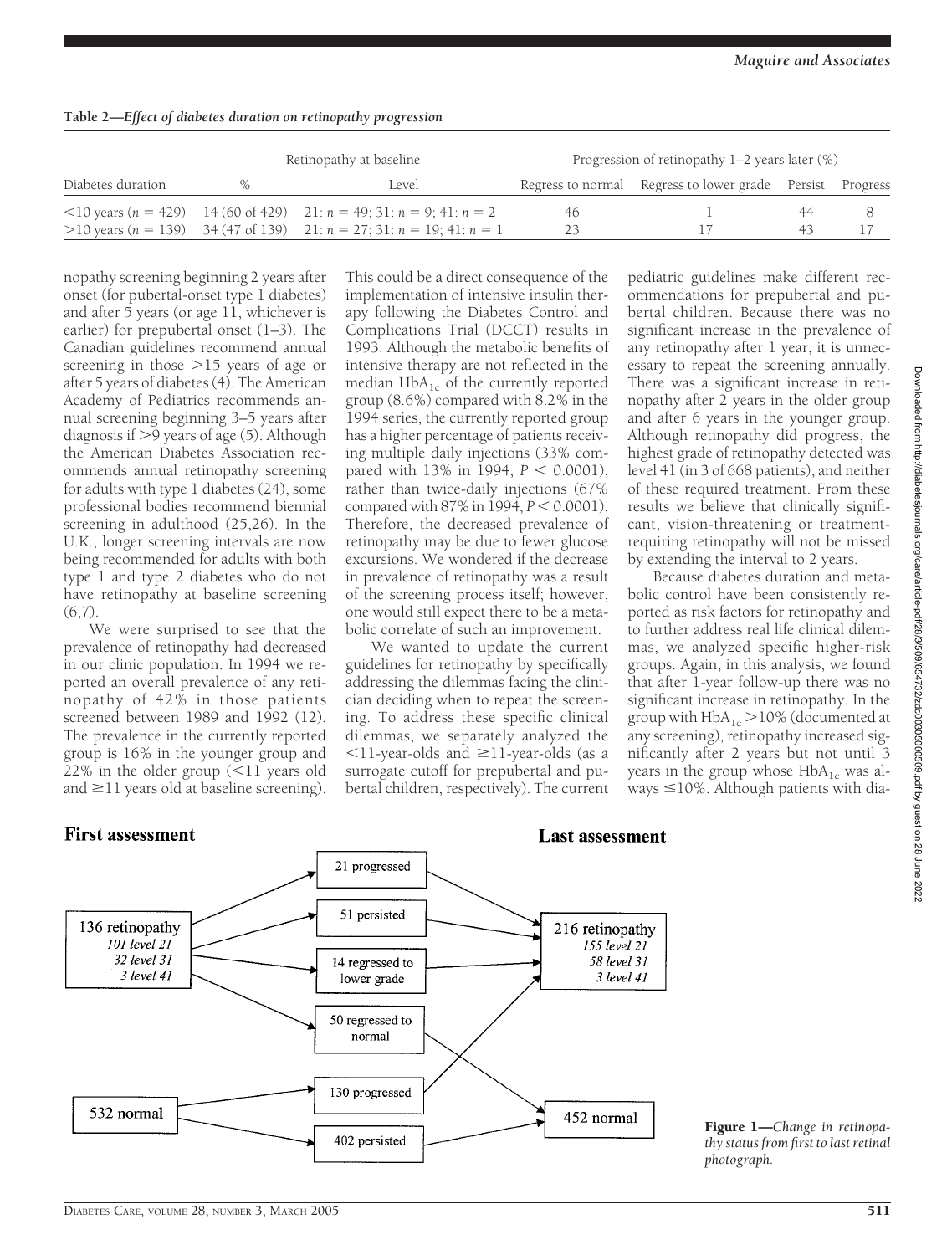### *Retinopathy screening in youth*

betes duration >10 years were less likely to have an improvement in the level of retinopathy after 1 year, there was still no significant increase in retinopathy at 1-year follow-up. Although these results suggest that it is safe to extend the screening interval in these higher-risk groups, our definition of what constitutes high risk is arbitrary. As the risk of complications increase directly with increased diabetes duration and  $HbA_{1c}$ , we feel that caution should be used for anyone who the clinician deems to be at higher risk and in whom follow-up is likely to be inconsistent.

Direct ophthalmoscopy, indirect ophthalmoscopy, nonmydriatic fundal photography, and mydriatic fluorescein angiography or mydriatic stereoscopic fundal photography (MSFP) are used to screen for retinopathy. The DCCT showed that MSFP is as sensitive as mydriatic fluorescein angiography in detection of retinopathy, and both of these methods are more sensitive than clinical examination by direct ophthalmoscopy alone (27). Our group found MSFP to be four times more sensitive than direct ophthalmoscopy alone in the detection of early background retinopathy (12). A recent systematic review looking at the effectiveness of retinopathy screening methods concluded that MSFP is the most sensitive method; however, direct ophthalmoscopy may be useful when photographs are ungradeable or for opportunistic case findings (28). Therefore, when resources permit, we recommend MSFP as the screening method of choice.

In keeping with data published previously from an audit of glycemic control in New South Wales and the Australian Capital Territory (29),  $\sim$ 75% of the currently reported group achieved an  $HbA_{1c}$ 10%. Therefore, this recommendation may be applicable in a large proportion of our clinic population (depending on retinopathy screening results) and has significant resource utilization implications.

Current diabetes education programs coupled with the "fear of complications" may not be achieving optimum motivation for glycemic control. The retinopathy screening process itself may be a therapeutic, educational, and motivational event contributing to the reduction in retinopathy, which we have documented from 1994 to 2004. While redefining the appropriate screening frequency, we should not lose sight of these other potential benefits of screening.

The reason to increase the screening interval from 1 to 2 years are resource based and also are an attempt to resolve the inconsistency between existing pediatric and recent adult guidelines.

From our data we can say that in Australia and other developed countries with health care standards similar to those of Australia it is extremely unlikely that severe, vision-threatening or treatmentrequiring retinopathy would be missed by extending the screening interval to 2 years for children and adolescents who access specialist diabetes services. In younger children the next screening interval could be -2 years later, provided there are no other risk factors. Individuals with other risk factors, poor glycemic control, or long diabetes duration should continue to be screened annually. When significant retinopathy is detected, screening should be annually or more frequently (depending on the severity of the retinopathy). In developing countries, especially when there is inadequate supply of insulin and in countries with different health care standards to Australia the onset of retinopathy may be earlier and the condition may progress more quickly. Therefore, these recommendations should be interpreted with caution outside of this setting.

#### **References**

- 1. Australasian Paediatric Endocrine Group: *APEG Handbook on Childhood and Adolescent Diabetes*. Sydney, Australasian Paediatric Endocrine Group, 1996
- 2. Queensland Health: Best practice guidelines for the management of type 1 diabetes in children and adolescents [article online],2002.Availablefromwww.health. qld.gov.au/publications/best\_practice/ 16854.pdf. Accessed 7 September 2003
- 3. International Society for Pediatric and Adolescent Diabetes: *ISPAD Consensus Guidelines for the Management of Type 1 Diabetes Mellitus in Children and Adolescents*. Zeist, the Netherlands, Medforum, 2000
- 4. Canadian Diabetes Association: Clinical Practice Guidelines for the Management of Diabetes in Canada. *CMAJ* 159:1–28, 1998
- 5. Koller HP, Fierson WM, Trese MT, Buckley EG, Ellis GS, Jr, Gross RD, Kivlin JD, Murphree AL, Schwartz RP, Lightner ES, LaFranchi S, Levine LS, Oberfield S, Owens RP, Reiter EO, Rosenfeld RG, Silverstein J, Arslanian S, Becker D, Drash A, Malone J, Klingensmith G, Levitsky L,

Brink S: American Academy of Pediatrics: screening for retinopathy in the pediatric patient with type 1 diabetes mellitus. *Pediatrics* 101:313–314, 1998

- 6. Younis N, Broadbent DM, Harding SP, Vora JP: Incidence of sight-threatening retinopathy in type 1 diabetes in a systematic screening programme. *Diabet Med* 20: 758–765, 2003
- 7. Younis N, Broadbent DM, Vora JP, Harding SP: Incidence of sight-threatening retinopathy in patients with type 2 diabetes in the Liverpool Diabetic Eye Study: a cohort study. *Lancet* 361:195–200, 2003
- 8. DCCT Research Group: The effect of intensive treatment of diabetes on the development and progression of long-term complications in insulin-dependent diabetes mellitus: the Diabetes Control and Complications Trial Research Group. *N Engl J Med* 329:977–986, 1993
- 9. DCCT Research Group: Retinopathy and nephropathy in patients with type 1 diabetes four years after a trial of intensive therapy: the Diabetes Control and Complications Trial/Epidemiology of Diabetes Interventions and Complications Research Group. *N Engl J Med* 342:381–389, 2000
- 10. Early Treatment Diabetic Retinopathy Study Research Group: Early photocoagulation for diabetic retinopathy: ETDRS report number 9. *Ophthalmology* 98 (Suppl. 5):766–785, 1991
- 11. World Health Organization: Blindness [article online], 2003. Available from http:// www.who.int/health\_topics/blindness/ en/. Accessed 7 September 2003
- 12. Fairchild JM, Hing SJ, Donaghue KC, Bonney MA, Fung AT, Stephens MM, Mitchell P, Howard NJ, Silink M: Prevalence and risk factors for retinopathy in adolescents with type 1 diabetes. *Med J Aust* 160:757–762, 1994
- 13. Falck AA, Kaar ML, Laatikainen LT: Prevalence and risk factors of retinopathy in children with diabetes: a populationbased study on Finnish children. *Acta Ophthalmol* 71:801–809, 1993
- 14. Kernell A, Dedorsson I, Johansson B, Wickstrom CP, Ludvigsson J, Tuvemo T, Neiderud J, Sjostrom K, Malmgren K, Kanulf P, Mellvig L, Gjotterberg M, Sule J, Persson LA, Larsson LI, Aman J, Dahlquist G: Prevalence of diabetic retinopathy in children and adolescents with IDDM: a population-based multicentre study. *Diabetologia* 40:307–310, 1997
- 15. Klein R, Klein BE, Moss SE, Davis MD, DeMets DL: Retinopathy in young-onset diabetic patients. *Diabetes Care* 8:311– 315, 1985
- 16. Kokkonen J, Laatikainen L, van Dickhoff K, Miettinen R, Tuominen M, Lautala P, Salmela P: Ocular complications in young adults with insulin-dependent diabetes